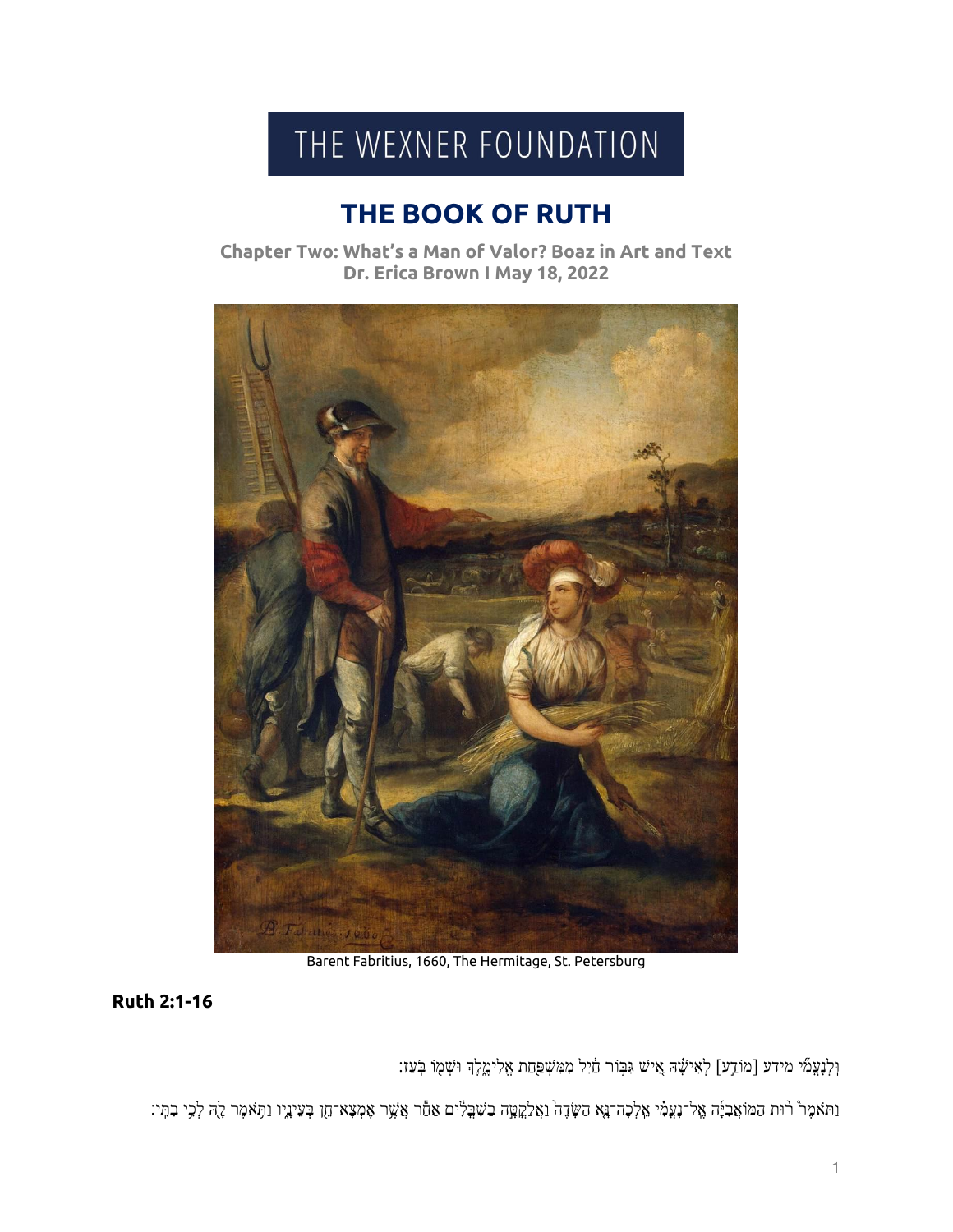וַתְּלֶךְ וַתָּבוֹאֹ וַתְּלֵקֵט בַשָּׂדֶה אַחֲרֵי הַקֹּצְרֶים וַיֵּקֶר מִקְרֶ֫הָ חֶלְקַת הַשָּׂדֶה לְבֹּעַז אֲשֶׁר מִמִּשְׁפַּחַת אֱלִימֱלֶךָ׃

וְהִנֵּה־בֿעַז בֵּא מִבֵּית לֵׂחֶם וַיְּאמֶר לַקוֹצְרֶים יְהוֵה עִמֲכֵם וַיִּאמְרוּ לִוֹ יִבַּרֲכְךָּ יִהְוֶה:

וַיִּאמֶר בּੰעַזֹ לְנַעֲרֹוֹ הַנָּצָב עַל־הַקְוֹצְרֵים לְמִי הַנַּעֲרָה הַזְּאת:

וַיַּּעַר הַנִּצֵּֽב עַל־הַקּוֹצְרִים וַיֹּאמַר נַעֲרָה מְוֹאֲבִיָּה הָיֹא הַשֵּׁבָה עֲם־נַעֲמֶי מִשְׂדֵה מוֹאֵב:

וַתּאמֶר אֲלַקֵטָה־נַּאֹ וְאָסַפְתִּי בָעֲמֲרִים אַחֲרֵי הַקּוֹצְרֵים וַתַּבְוֹא וַתַּעֲמֹוֹד מֵאֲז הַבַּ֫קָר וְעַד־עַׂתַּה חֵנָּ הָבַיִת מְעֵט:

וַיֹּאמֶרْ בַּֿעֵז אֶל־רֹוּת הַלְוֹא שַׁמֵעַתְּ בִּתְּ֫י אַל־תֵּלְכִי לִלְקֹטֹ בִּשָׂדֵה אַחֶר וְגֵם לְא תַעֲבוּרִי מְזֶה וְכָה תִדְבַּקִין עִם־נַעֲרֹתֵי:

עֵינַיִךְ בַשֶּׂדֶה אֲשֶר־יִקְצֹרוּן וְהָלֵכְתָּ אַחֲרֵיהֶן הַלְוֹא צִוֵּיתִי אֶת־הַנְעָרִים לְבִלְתִּי נָגְעֵךְ וְצָמִ֫ת וְהָלַכְתָּ אֶל־הַכֵּלִים וְשָׁתִּית מֵאֲשֶׁר יִשְׁאֲבִוּן הַנְעַרִים:

וַתִּפֹּל עַל־פָּנֵיהָ וַתִּשְׁתַּחוּ אַרְצָה וַתִּאמֵר אֱלָ֫יו מַדּוּעַׂ מַצָּאתִי חֱן בְּעֵינֵיךָ לְהַכִּירֵנִי וְאֶנֹכִי נַכְרְיֵּה׃

ניַעַן בּּעַזْ וַיָּאמֶר לָה הֻגַּד הָגַּד הָגַד לִי כָּל אֲשֶׁר־עָשִׂית אֶת־חֲמוֹתֵ֫ךְ אַחֲרֵי מְוֹת אִישֵׁךְ נִתְעַזְבְי אָבִיךְ וְאִמֵּ֫ךְ וְאָלֵךְץ מְוֹלַדְתֵּ֫ךְ נַתֲלְכִ֫י אֶל־עַם אֲשֱר לֹא־יַדֻעַתְּ תִּמְוֹל שָׁלְשָׁוֹם:

יְשַׁלֵּם יְהוָה פָּעֲלֵךְ וּתְהִ֫י מַשְׂכֵרְתֵּ֫ךְ שְׁלֵמָּה מֵעִם יְהוָהֹ אֱלֹהֵי יִשְׂרַאֵ֫ל אֲשֶׁר־בָּאת לַחֲסָוֹת תַּחַת־כְּנָפְיו:

וַּ תֹּאמֶר אֶמְצַא־הָן בְּעֵיְנֵיִךְ אֲדֹנִי כֵי נֵחַמְתַנִי וְכֵי דָבַּרְתַּ עַל־לֵב שִׁפְחַתָּדְ וְאֲנֹכִי לֹא אֱהָיֶּה כְּאֲחַת שִׁפְחֹתֵיךְ:

וַיֹּאמֶר לַּה בֹעַז לְעֵת הָאָבָל גָּשֵׁי הָלִם (אַבֵּלָה מִן־הַלֶּחֶם וְטַבֵּלְתְּ פִּתְּךָ בַּחָמֶץ וַתֲעֲשָׁב מְצֵד הַקִּוּצְרָ֫ים וַיִּצְבַּט־לֵהְ קַלְי וַתְּאֹכָל וַתְּשָׂבַע וַתִּחָר:

וַתָּקָם לְלֵקֶט וַיְצַוْ בִּּעַז אֶת־נְעָרָיו לֵאמֹר גַּם בֵּיְן הָעֲמָרֵים תְּלֵקֵט וְלָא תַכְלִימְוּהָ:

וְגֵם של־תַּשְׁלוּ לַיָּה מְן־הַצְּבָתֵים וַעֲזַבְתֵּם וְלִקְטָה וְלָא תִגְעֲרוּ־בָהּ׃

וַתְּלֵקֵט בַּשֶּׂדֶה עַד־הָעֲרֵב וַתַּחִבֹּטֹּ אֵת אֲשֶׁר־לִקֶּטָה וַיִּהָי כְּאֵיפָה שָׂעֹרֵים:

וַתְּשָׂאֹ וַתַּבְוֹא הָעִיר וַתֲרֵא חֲמוֹתָה אֵת אֲשֶׁר־לִקֵטָה וַתּוֹצָא´ וַתְּתֵן־לַּהְ אֵת אֲשֶׁר־הוֹתְרַה מִשָּׂבְעֵה:

וַתּאמֶרْ לָ<sup>ּ</sup>ה חֲמוֹתָּה אֵיפֿה לִקַטְתְּ הַיּוֹם וְאָנָה עָשִׂית יְהָי מַכִּירֵךְ בָּרֶוּךְ וַתַּגֵּד לַחֲמוֹתָה אֵת אֲשֶׁר־עָשְׂתָה עִמּׁו וַתּּאמֶר שֵׁם הָאִישׁ אֲשֶׁר עַשֵׂיתִי עָמֵו הַיִּוֹם בִּעֲז:

וַתּּאמֶר נָעֲמִי לְכַלָּתָׁהּ בָּרְוּךְ הוּאֹ לַיהוָה אֲשֶׁר לֹא־עָזָב חַסְדֹּו אֶת־הַחַיִּים וְאֶת־הַמֵּתֵים וַתְּאמֶר לָהּ נָעֲמִ֫י קָרָוֹב לָּנוּ הָאִישׁ מִגֹּאֲלֵנוּ הִוּא:

1. Now Naomi had a kinsman on her husband's side, a man of substance, of the family of Elimelech, whose name was Boaz.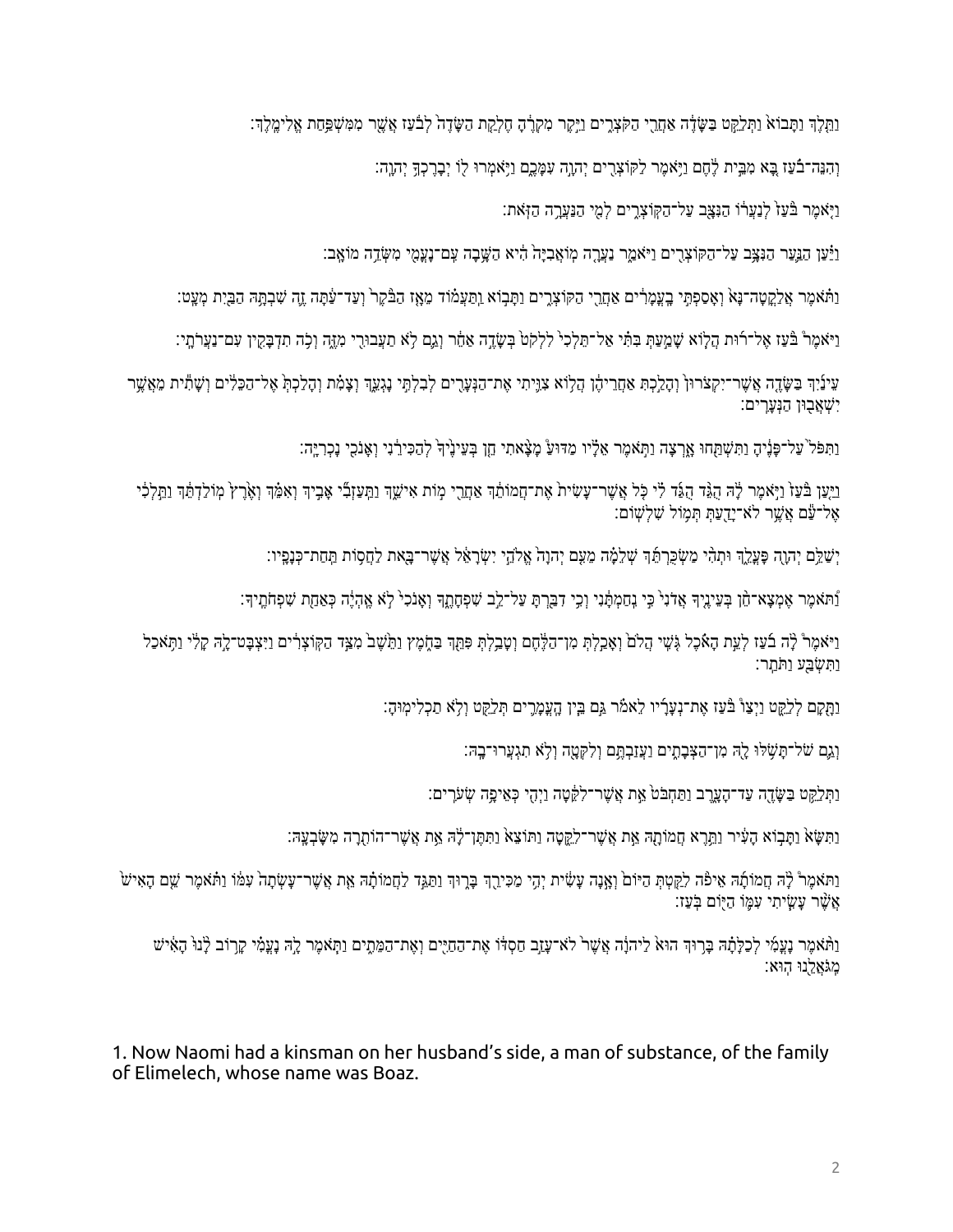2. Ruth the Moabite said to Naomi, "I would like to go to the fields and glean among the ears of grain, behind someone who may show me kindness." "Yes, daughter, go," she replied;

3. and off she went. She came and gleaned in a field, behind the reapers; and, as luck would have it, it was the piece of land belonging to Boaz, who was of Elimelech's family.

4. Presently Boaz arrived from Bethlehem. He greeted the reapers, "The LORD be with you!" And they responded, "The LORD bless you!"

5. Boaz said to the servant who was in charge of the reapers, "Whose girl is that?"

6. The servant in charge of the reapers replied, "She is a Moabite girl who came back with Naomi from the country of Moab.

7. She said, 'Please let me glean and gather among the sheaves behind the reapers.' She has been on her feet ever since she came this morning. She has rested but little in the hut."

8. Boaz said to Ruth, "Listen to me, daughter. Don't go to glean in another field. Don't go elsewhere, but stay here close to my girls.

9. Keep your eyes on the field they are reaping, and follow them. I have ordered the men not to molest you. And when you are thirsty, go to the jars and drink some of [the water] that the men have drawn."

10. She prostrated herself with her face to the ground, and said to him, "Why are you so kind as to single me out, when I am a foreigner?"

11. Boaz said in reply, "I have been told of all that you did for your mother-in-law after the death of your husband, how you left your father and mother and the land of your birth and came to a people you had not known before.

12. May the LORD reward your deeds. May you have a full recompense from the LORD, the God of Israel, under whose wings you have sought refuge!"

13. She answered, "You are most kind, my lord, to comfort me and to speak gently to your maidservant—though I am not so much as one of your maidservants."

14. At mealtime, Boaz said to her, "Come over here and partake of the meal, and dip your morsel in the vinegar." So she sat down beside the reapers. He handed her roasted grain, and she ate her fill and had some left over.

15. When she got up again to glean, Boaz gave orders to his workers, "You are not only to let her glean among the sheaves, without interference,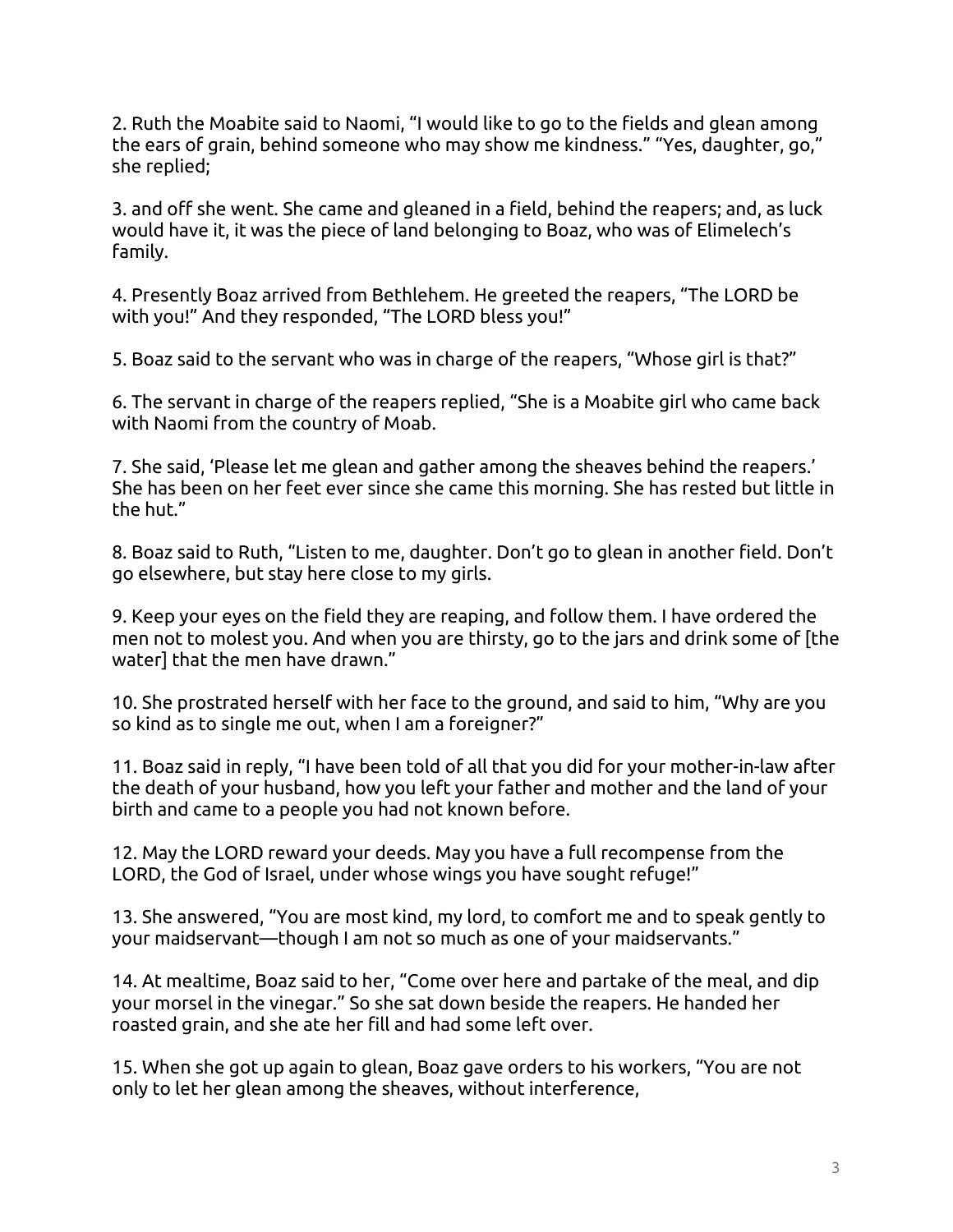16. but you must also pull some [stalks] out of the heaps and leave them for her to glean, and not scold her."

## **Job 29:1-18**

2. ְמִי־יִתְּנֵנִי כְיַרְחֵי־קֶדֶם כִּימֵי אֱלְוֹהַ יִשְׁמְרֵנִי: O that I were as in months gone by, in the days when God watched over me, 3. ּבְּהִלְּוֹ נֵרוֹ עֲלֵי רֹאשֵׁי לְאוֹרוֹ אֵלֶדְ חְשֶׁךָ: When His lamp shone over my head, when I walked in the dark by its light, 4. ּכַאֲשֶר הָיִיתִי בִּימֵי חָרְפֵּי בְּסָוֹד אֱלֹוֹהַ עֲלֵי אָהֲלִי: When I was in my prime, when God's company graced my tent, 5. ּבְעָוֹד שֻׁדַּי עִמָּדֶי סְבָיבוֹתַי נְעָרֶי: When Shaddai was still with me, when my lads surrounded me, 6. ּ בְּרְחָ֫ץ הֲלִיכֵי בְּחֶמֱה וְצִוּּר יַצְוּק עָׁמֵּ֣דִ֫י פַּלְגֵי־שֱמֶן: When my feet were bathed in cream, and rocks poured out streams of oil for me. 7. ֹבְצֵאתִי שֵׁעַר עֲלֵי־קָרֵת בַּׁרְחָוֹב אֲכָין מוֹשַׁבָי: When I passed through the city gates to take my seat in the square, 8. רַאִוּנִי נְעֲרִים וְנֵחָבְאוּ וְ*יִּשִׁישִׂים קַמוּ* עַמֵּדוּ׃ Young men saw me and hid, elders rose and stood; 9. ְשֵׂרִים עַצְרְוּ בִמְלֵים וְכַ֫ף יַשִׂימוּ לִפִיהֵם: Nobles held back their words; they clapped their hands to their mouths. 10. ֹקוֹל־נְגִידִים נֶחְבֶאוּ וּׁלְשׁוֹנָם לְחִכְָּם דָּבִקְה׃ The voices of princes were hushed; their tongues stuck to their palates. 11. ַּכִּי אָׂזֶן שֶׁמְעָה וַתְּאַשְּׁרֵ֣נִי וְעַיִ֣ן רָׁאֲתָ֔ה וַתְּעִידֵ֣נִי The ear that heard me acclaimed me; the eye that saw, commended me.

4